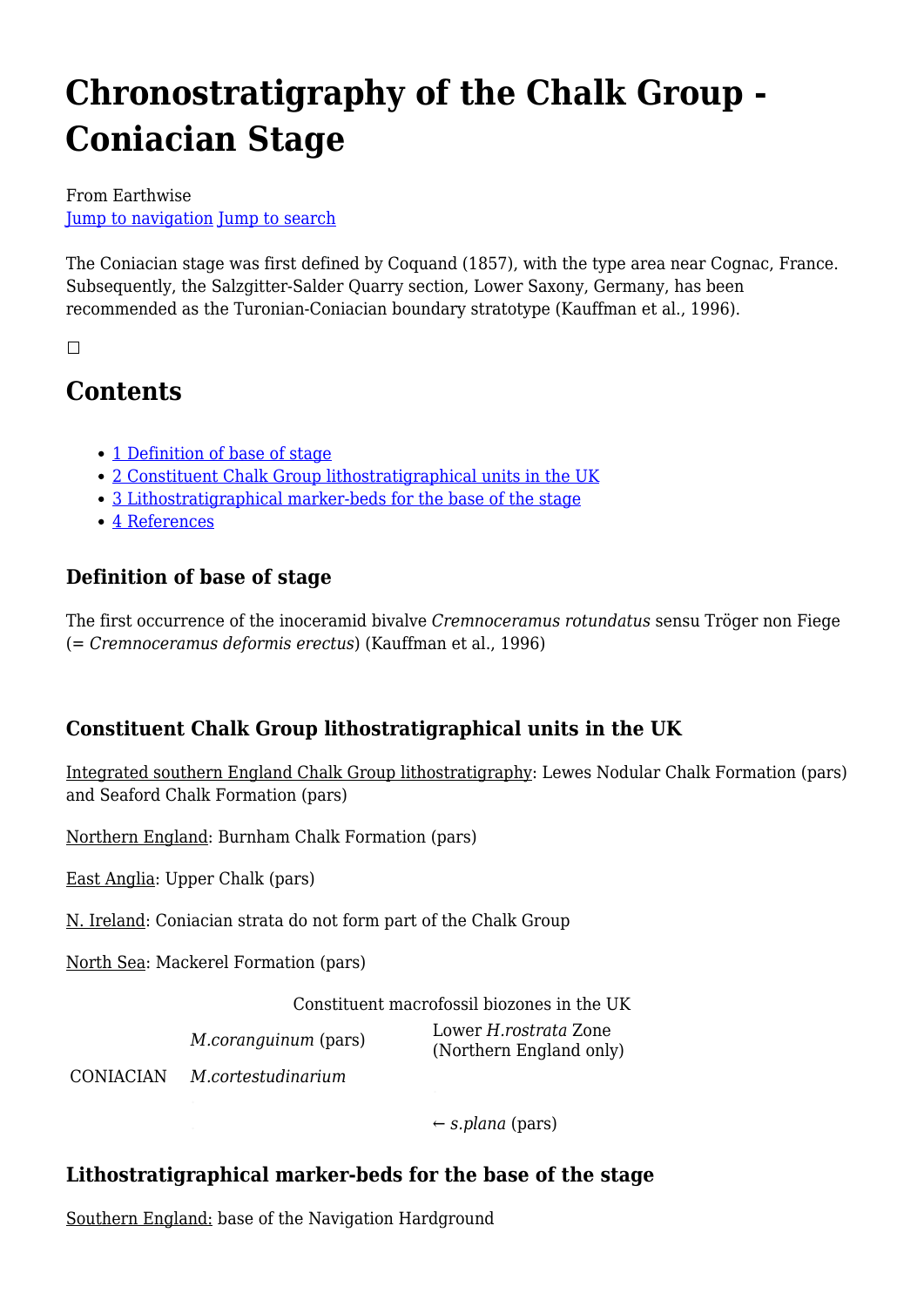Northern England: interval between Kiplingcotes Marls 1& 2 (Gaunt et al., 1992).

East Anglia: base of Top Rock (where present); perhaps locally in the Bury St. Edmunds district it is marked by a group of closely spaced, iron-stained, spongiferous nodular chalk beds (Bristow, 1990); a hardground at 432.03 m depth in the BGS Trunch Borehole [TG 2933 3455], north Norfolk, is inferred to represent the Navigation Hardground (Wood et al., 1994).

#### **References**

**BRISTOW, C. R.** 1990. Geology of the country around Bury St Edmunds. *Memoir of the British Geological Survey*, England & Wales (Sheet 189).

**COQUAND, H**. 1857. Position des Ostrea columba et biauriculata dans le groupe de la craie inférieure. *Bulletin de la Société géologique de France* (2), **14**, 745-766.

**KAUFFMAN, E G, KENNEDY, W J, WOOD, C J**. 1996. The Coniacian stage and substage boundaries. *Bulletin de l'Institut Royal des Sciences Naturelles de Belgique*, **66-Supp**, 81-94.

**GAUNT, G D, FLETCHER, T P & WOOD, C J.** 1992. Geology of the country around Kingston-upon-Hull and Brigg. *Memoir of the British Geological Survey*.

**WOOD, C J, MORTER, A A & GALLOIS, R W**. Appendix 1: Upper Cretaceous stratigraphy of the Trunch Borehole. *In* **ARTHURTON, R S, BOOTH, S J, MORIGI, A N, ABBOTT, M A W & WOOD, C J**. 1994. Geology of the country around Great Yarmouth. *Memoir of the British Geological Survey.*

Retrieved from '[http://earthwise.bgs.ac.uk/index.php?title=Chronostratigraphy\\_of\\_the\\_Chalk\\_Group\\_-\\_Coniacian\\_St](http://earthwise.bgs.ac.uk/index.php?title=Chronostratigraphy_of_the_Chalk_Group_-_Coniacian_Stage&oldid=2053) [age&oldid=2053'](http://earthwise.bgs.ac.uk/index.php?title=Chronostratigraphy_of_the_Chalk_Group_-_Coniacian_Stage&oldid=2053) [Category](http://earthwise.bgs.ac.uk/index.php/Special:Categories):

[Chronostratigraphy of the Chalk Group](http://earthwise.bgs.ac.uk/index.php/Category:Chronostratigraphy_of_the_Chalk_Group)

# **Navigation menu**

# **Personal tools**

- Not logged in
- [Talk](http://earthwise.bgs.ac.uk/index.php/Special:MyTalk)
- [Contributions](http://earthwise.bgs.ac.uk/index.php/Special:MyContributions)
- [Log in](http://earthwise.bgs.ac.uk/index.php?title=Special:UserLogin&returnto=Chronostratigraphy+of+the+Chalk+Group+-+Coniacian+Stage&returntoquery=action%3Dmpdf)
- [Request account](http://earthwise.bgs.ac.uk/index.php/Special:RequestAccount)

#### **Namespaces**

- [Page](http://earthwise.bgs.ac.uk/index.php/Chronostratigraphy_of_the_Chalk_Group_-_Coniacian_Stage)
- [Discussion](http://earthwise.bgs.ac.uk/index.php?title=Talk:Chronostratigraphy_of_the_Chalk_Group_-_Coniacian_Stage&action=edit&redlink=1)

 $\Box$